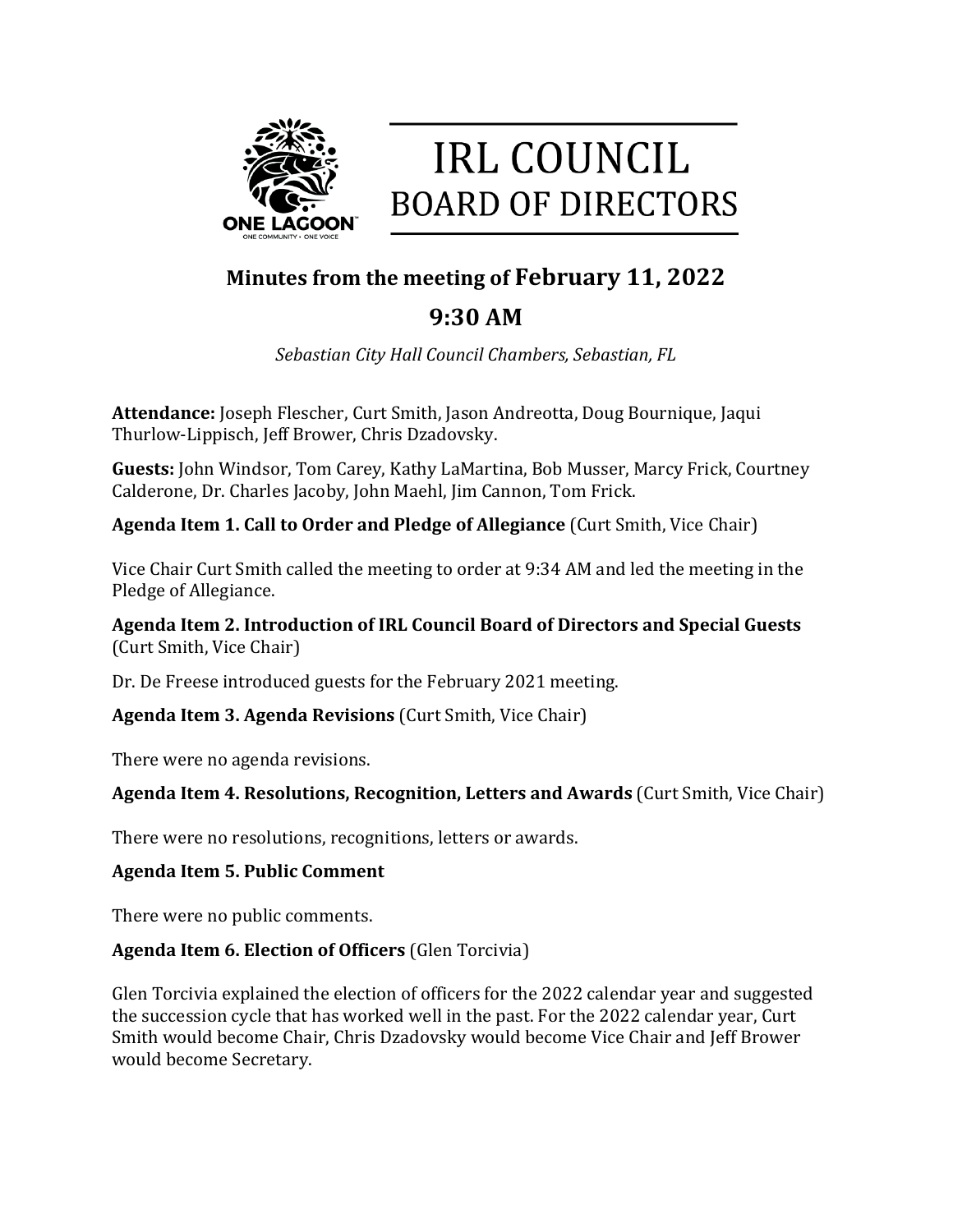**Requested Action:** Elect Chair, Vice Chair and Secretary for Calendar Year 2022.

JOSEPH FLESCHER MOTIONED TO ELECT THE CHAIR, VICE CHAIR AND SECRETARY FOR THE 2022 CALENDAR YEAR IN THE SUCCESSION ORDER. MOTION WAS SECONDED BY DOUG BOURNIQUE. MOTION PASSES UNANIMOUSLY.

#### **Agenda Item 7. Water Quality Reports**

a. Northern and Central Lagoon (Dr. Chuck Jacoby, SJRWMD)

Dr. Charles Jacoby gave the water quality report for the northern and central lagoon. Salinity, Temperature, Chlorophyll-A (at or above bloom concentrations) and DO were discussed. Manatee provisioning began on December 20, 2021 with approximately 20-30 pounds of vegetation per day, however, it was not consumed. Active manatee feeding began on January 20, 2022 in warm water with approximately 15,000 pounds of vegetation provided per week.

b. Southern Lagoon (John Maehl for Dianne Hughes, Martin County)

Mr. Maehl from Martin County presented the southern lagoon water quality report for Dianne Hughes. Mr. Mayo discussed the inflows and outflows of Lake Okeechobee and mid-estuary and enterococcus. High sea and water levels were also discussed. Mr. Maehl additionally discussed stormwater projects and the Infrastructure Bill and how this money would be allocated to the C-23/24 north reservoir.

#### **Agenda Item 8. IRLNEP Management Conference Committee Reports**

a. Management Board Reports (Kathy LaMartina, Chair)

Ms. Kathy LaMartina discussed the highlights from the Tuesday, February 8, 2022 Management Board meeting which included the presentation from Mr. Mark Rains and Dr. Kai Rains about Wetland Restoration and their ongoing project as well as a project updated from Kirsten Jo "KJ" Ayres. Ms. LaMartina thanked the Board for her tenure as Chair and will be passing her Chair position to Tom Carey and Bob Musser will begin his tenure as Vice Chair. Dr. De Freese thanked Kathy LaMartina for her service as well as expanding on the presentation by Dr. Rains

b. STEM Advisory Committee (Dr. Chuck Jacoby, Chair)

Dr. Charles Jacoby gave a brief overview of the STEM Advisory Committee meeting that occurred on Tuesday, February 8th, 2022. He discussed the election of officers and recommended the Board of Directors host Dr. Mark and Kai Rains for the Wetland Restoration presentation.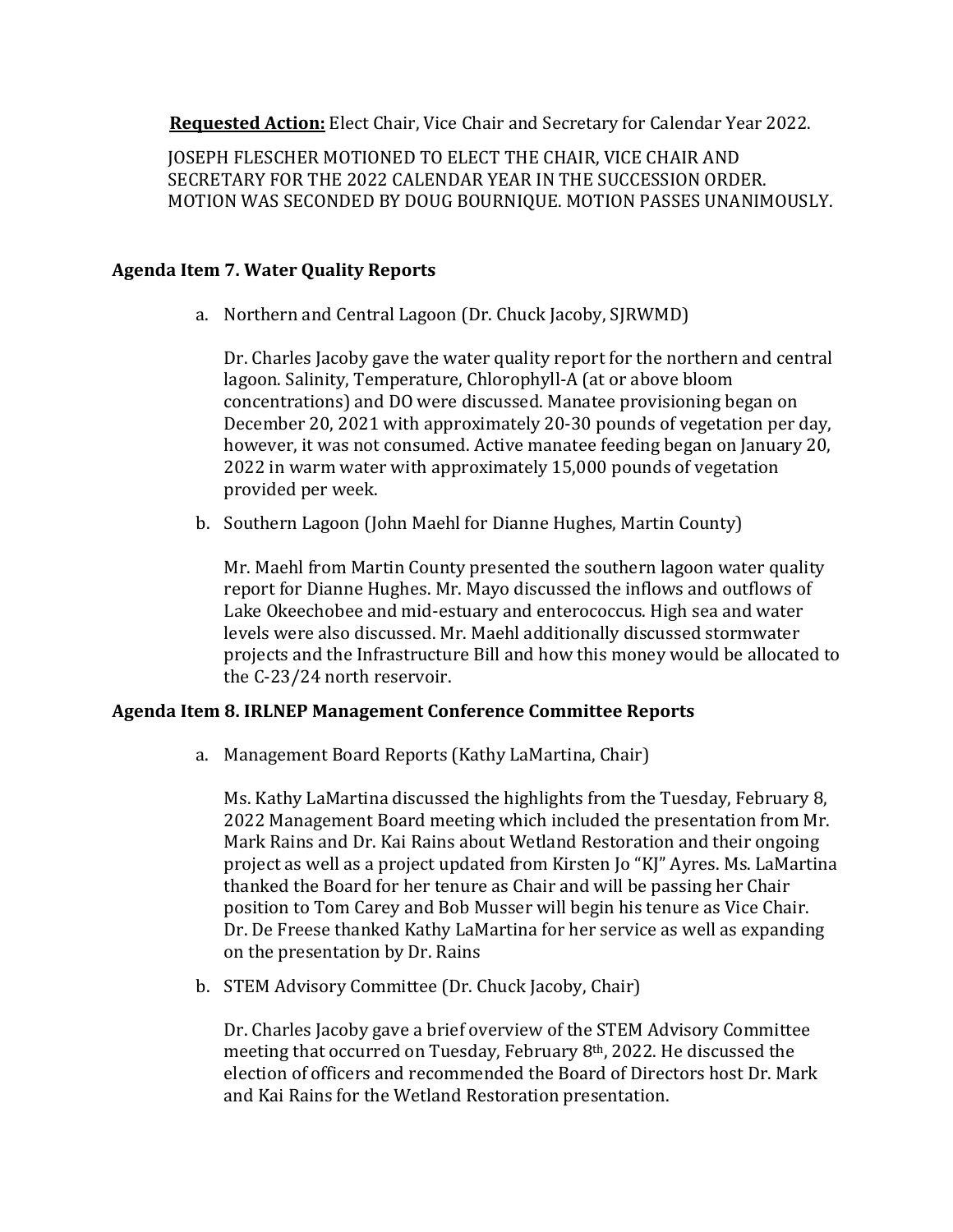c. Citizens' Advisory Committee (Frank Catino)

Ms. Kathy Hill on behalf of Frank Catino discussed items from the Thursday, February 10th Citizens' Advisory Committee meeting, including a lengthy discussion on Quorums. Most of the attendees were the consistently present committee members and discussed how honored they feel to serve on the CAC.

#### **Agenda Item 9. Consent Agenda** (Curt Smith, Vice Chair)

- a. Approval of November 29, 2021 Board of Directors meeting minutes.
- b. Management Conference Appointment
	- 1. Appointment of Mr. Kevin Coyne, FDEP, replacing Ms. Sara Davis as the FDEP representative.
- c. Contract Approvals
	- 1. Amendment of Contract **IRL2020-16**; Microplastics, Oysters and the Indian River Lagoon Project (University of Central Florida)
	- 2. Amendment of Contract **IRL2021-10**; Validation of Inexpensive and Effective Modifications of Mosquito Impoundment Management Strategies to Increase their Value as Vital Fish Nurseries (Indian River Land Trust)
	- 3. Amendment of Contract **IRL2021-18**; Indian River Lagoon Microalgae and Harmful Algal Bloom Monitoring – North Stations (University of Florida)
	- 4. Amendment of Contract **IRL2019-14**; The One Lagoon Monitoring Plan (Florida Atlantic University)
	- 5.

**Requested Action**: Approval of Consent Agenda.

MOTION WAS MADE BY CHRIS DZADOVSKY TO APPROVE THE CONSENT AGENDA. MOTION WAS SECONDED BY JOSEPH FLESCHER. MOTIONED PASSED UNANIMOUSLY.

#### **Agenda Item 10. Presentation**

GeoCollaborate and Additional GIS Projects Update (Kirsten Jo Ayres, GIS Coordinator, IRLNEP)

Kirsten Jo "KJ" Ayres presented her GeoCollaborate and additional GIS Project updates including metrics on the GeoCollaborate Instance #2 Webinar Series and outlined the Instance #3 Emergency Response Scenario basic storyline. The Instance #3 storyline will include a focus on the 2016 HAB and fishkill with a simulated emergency response. This webinar is planned for the end of March/beginning of April. Ms. Ayres further discussed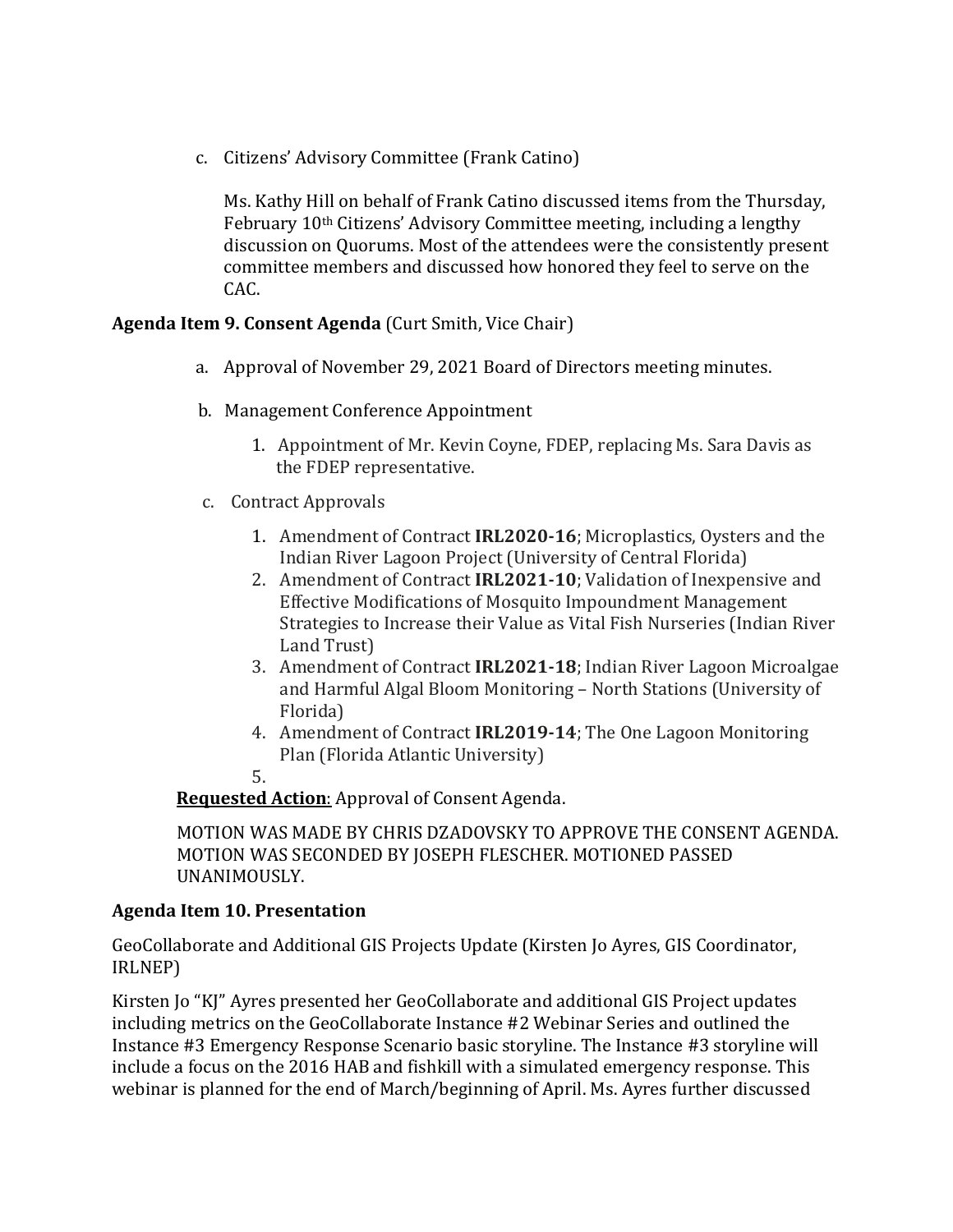the IRLNEP GIS Data HUB and completed maps including public boat ramps on the IRL, One Lagoon Monitoring Network locations, and the IRLNEP Lagoon boundary maps. Ms. Ayres discussed future projects including additional project maps, storymap of old fishermen tales along the IRL and defining our management conference.

#### **Agenda Item 11. Old Business**

NONE

#### **Agenda Item 12. New Business**

a. Planning for Congressional Infrastructure Investment and Jobs Law (Duane De Freese)

Dr. De Freese summarized the Federal Infrastructure Investment and Jobs Law. The timeline could be a challenge as EPA would like these projects to hit the ground quickly. The IRLNEP has identified five projects, one in each county, that meet the definition. These projects will start this year by allocating \$500K to those five projects. This will be a budgeting change, but not a project change. The IRLNEP plans going into October 2022 with 1.3 million in projects.

 **Requested Action:** Authorize staff to adjust funding allocations for FY 2022 and issue new RFQs and RFPs as appropriate.

MOTION WAS MADE BY JOSEPH FLESCHER TO AUTHORIZE STAFF TO ADJUST FUNDING ALLOCATIONS FOR THE FY 2022 AND ISSUE NEW RFQS AND RFPS AS APPROPRIATE. MOTION WAS SECONDED BY JAQUI THURLOW-LIPPISCH. MOTION PASSED UNANIMOUSLY.

b. Fiscal Year 2023 Tentative Budget (Daniel Kolodny)

Mr. Kolodny reviewed the 2023 tentative budget and touched upon the Federal Infrastructure Investment and Jobs Law. Resolution 2022-01 was discussed as well as expenditure details including additional staffing and IRL Council Strategic Programs.

 **Requested Action**: Review and adopt the tentative budget for FY 2023 by Resolution 2022-01, pursuant to Florida Statutes.

MOTION WAS MADE BY JOSEPH FLESCHER TO ADOPY THE TENTATIVE BUDGET FOR FY 2023 BY RESOLUTION 2022-01, PURSUANT TO FLORIDA STATUTES. MOTION WAS SECONDED BY JEFF BROWER. MOTION PASSED UNANIMOUSLY.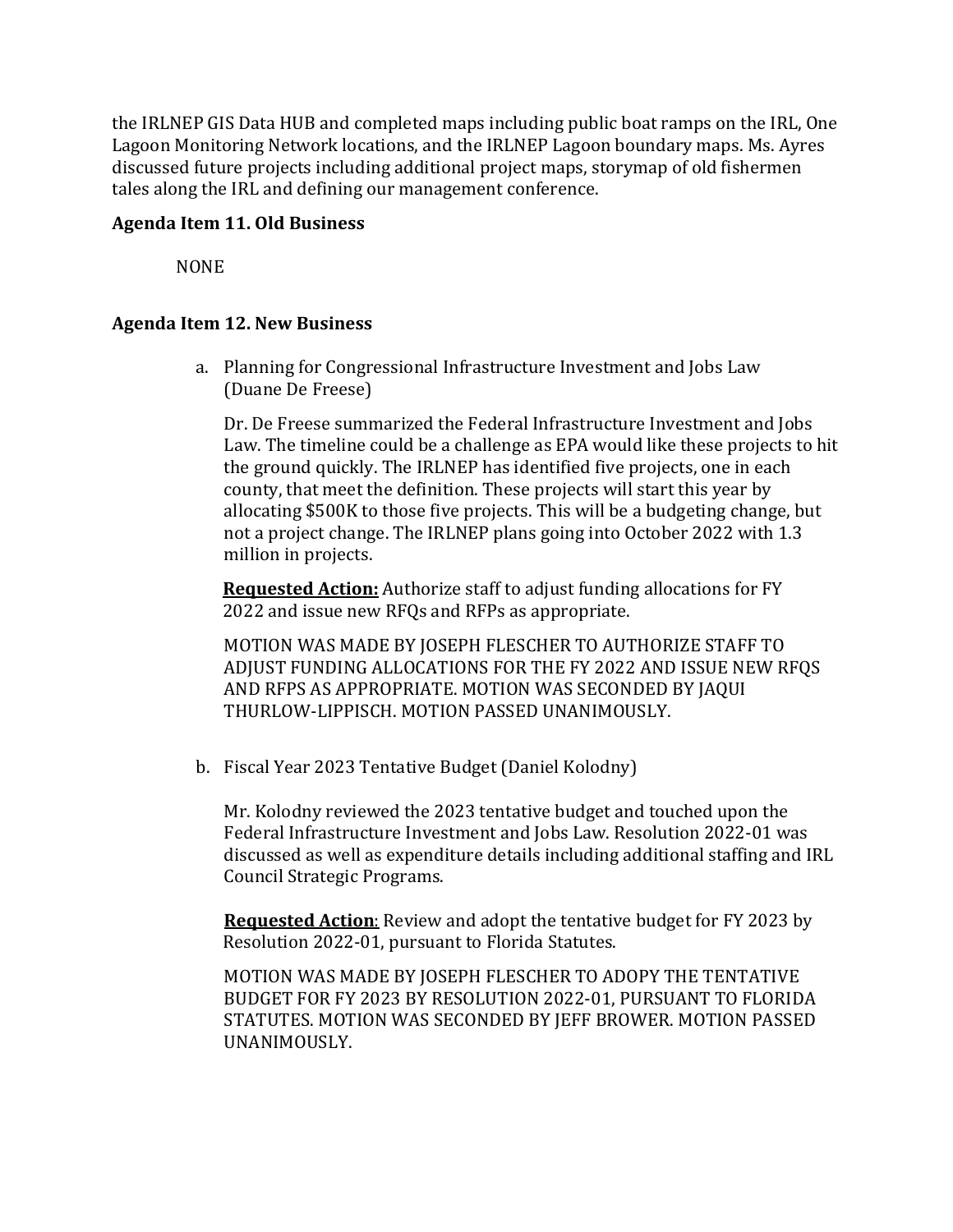c. Fiscal Year 2023 Water Quality RFP (Daniel Kolodny)

Mr. Kolodny reviewed the fiscal year 2023 water quality RFPs and the top choices for funding.

#### **Requested Action: (By separate motions)**

1. Accept the IRLNEP Management Conference recommendations and approve the final ranked list of proposals.

MOTION WAS MADE BY JAQUI THURLOW-LIPPISCH TO ACCEPT THE IRLNEP MANAGEMENT CONFERENCE RECOMMENDATIONS AND APPROVE THE FINAL RANKED LIST OF PROPOSALS. MOTION WAS SECONDED BY JOSEPH FLESHCHER. MOTION PASSED UNANIMOUSLY.

2. Fund the top proposals contingent and consistent with available funds and budgetary authority; and authorize staff to negotiate and enter into contracts with those applicants.

MOTION WAS MADE BY JOSEPH FLESCHER TO FUND THE TOP PROPOSALS CONTIGENT AND CONSISTENT WITH AVALAIBLE FUNDS AND BUDGETARY AUTHORITY; AND AUTHORIZE STAFF TO NEGOTIATE AND ENTER INTO CONTRACTS WITH THOSE APPLICANTS. MOTION WAS SECONDED BY CHRIS DZADIVSKY. MOTION PASSED UNANIMUOSLY.

d. Fiscal Year 2023 Habitat Restoration RFP (Daniel Kolodny)

Mr. Kolodny reviewed the fiscal year 2023 Habitat Restoration RFP and the top choices for funding.

#### **Requested Action: (By separate motions)**

1. Accept the IRLNEP Management Conference recommendations and approve the final ranked list of proposals.

MOTION WAS MADE BY DOUG BOURNIQUE TO ACCEPT THE IRLNEP MANAGEMENT CONFERENCE RECOMMENDATIONS AND APPROVE THE FINAL RANKED LIST OF PROPOSALS. MOTION WAS SECONDED BY JOSEPH FLESHCHER. MOTION PASSED UNANIMOUSLY.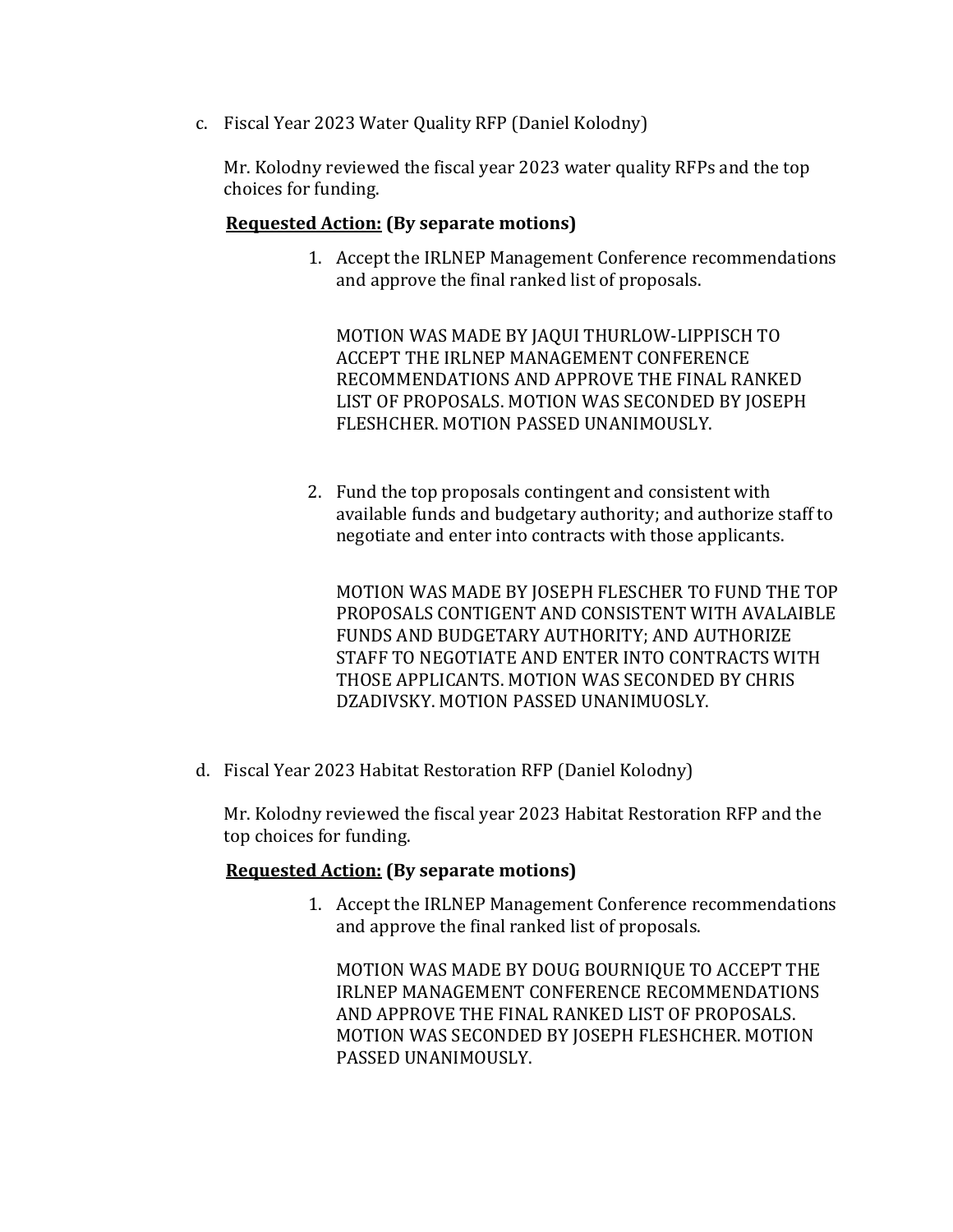2. Fund the top proposals contingent and consistent with available funds and budgetary authority; and authorize staff to negotiate and enter into contracts with those applicants.

MOTION WAS MADE BY JOSEPH FLESCHER TO FUND THE TOP PROPOSALS CONTIGENT AND CONSISTENT WITH AVALAIBLE FUNDS AND BUDGETARY AUTHORITY; AND AUTHORIZE STAFF TO NEGOTIATE AND ENTER INTO CONTRACTS WITH THOSE APPLICANTS. MOTION WAS SECONDED BY DOUG BOURNIQUE. MOTION PASSED UNANIMUOSLY.

e. Fiscal Year 2023 Community-Based Restoration RFP (Daniel Kolodny)

Mr. Kolodny reviewed the 2023 community-based restoration RFPs and the top choices for funding.

#### **Requested Action: (By separate motions)**

1. Accept the IRLNEP Management Conference recommendations and approve the final ranked list of proposals.

MOTION WAS MADE BY JOSEPH FLESCHER TO ACCEPT THE IRLNEP MANAGEMENT CONFERENCE RECOMMENDATIONS AND APPROVE THE FINAL RANKED LIST OF PROPOSALS. MOTION WAS SECONDED BY DOUG BOURNIQUE. MOTION PASSED UNANIMOUSLY.

2. Fund the top proposals contingent and consistent with available funds and budgetary authority; and authorize staff to negotiate and enter into contracts with those applicants.

MOTION WAS MADE BY CHRIS DZADOVSKY TO FUND THE TOP PROPOSALS CONTIGENT AND CONSISTENT WITH AVALAIBLE FUNDS AND BUDGETARY AUTHORITY; AND AUTHORIZE STAFF TO NEGOTIATE AND ENTER INTO CONTRACTS WITH THOSE APPLICANTS. MOTION WAS SECONDED BY DOUG BOURNIQUE. MOTION PASSED UNANIMUOSLY.

f. Fiscal Year 2023 Science and Innovation RFP (Daniel Kolodny)

Mr. Kolodny reviewed the fiscal year 2023 Science and Innovation RFPs and the top choices for funding.

#### **Requested Action: (By separate motions)**

1. Accept the IRLNEP Management Conference recommendations and approve the final ranked list of proposals.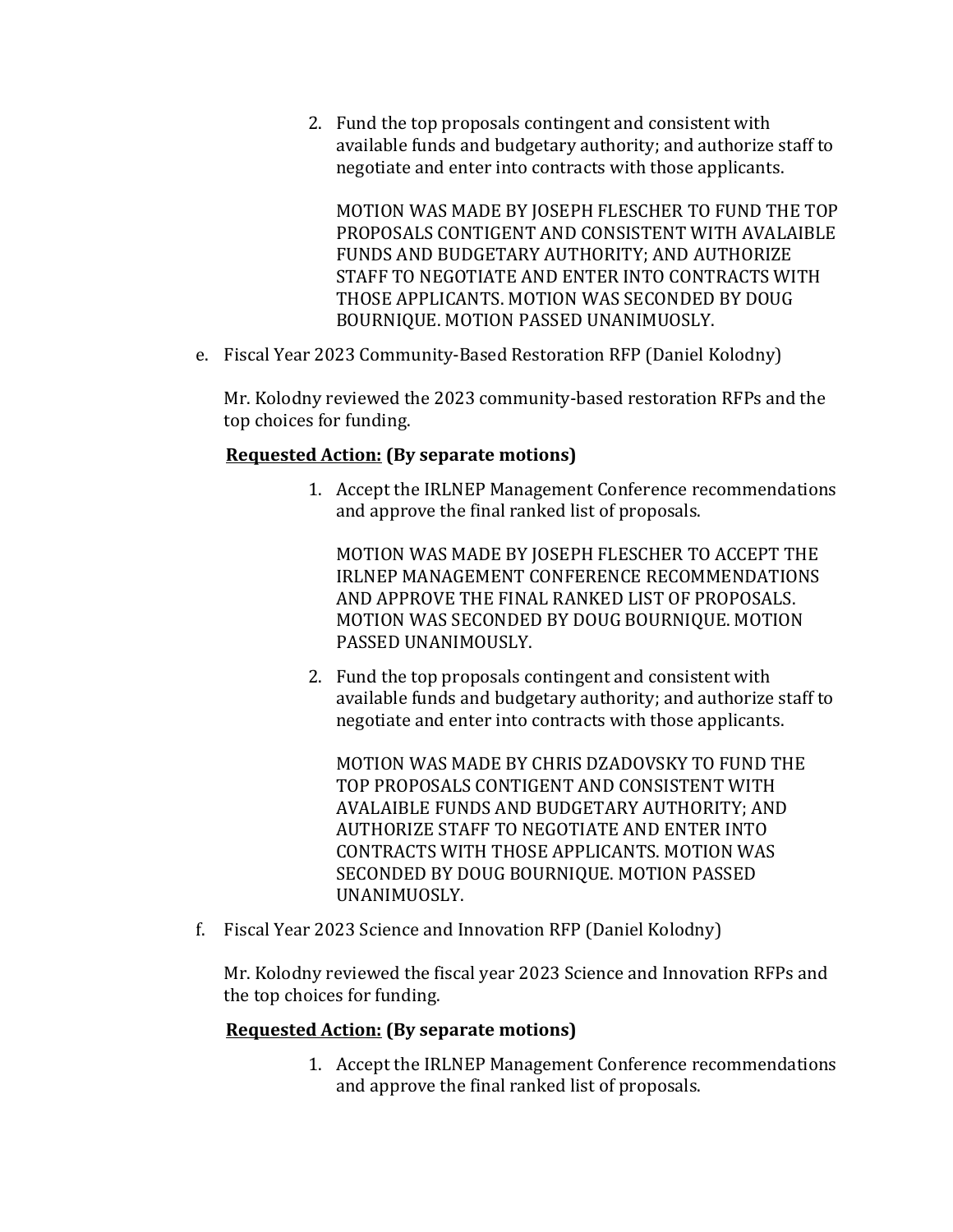MOTION WAS MADE BY CHRIS DZADOVSKY TO ACCEPT THE IRLNEP MANAGEMENT CONFERENCE RECOMMENDATIONS AND APPROVE THE FINAL RANKED LIST OF PROPOSALS. MOTION WAS SECONDED BY JOSEPH FLESCHER. MOTION PASSED UNANIMOUSLY.

2. Fund the top proposals contingent and consistent with available funds and budgetary authority; and authorize staff to negotiate and enter into contracts with those applicants.

MOTION WAS MADE BY JOSEPH FLESCHER TO FUND THE TOP PROPOSALS CONTIGENT AND CONSISTENT WITH AVALAIBLE FUNDS AND BUDGETARY AUTHORITY; AND AUTHORIZE STAFF TO NEGOTIATE AND ENTER INTO CONTRACTS WITH THOSE APPLICANTS. MOTION WAS SECONDED BY CHRIS DZADOVSKY. MOTION PASSED UNANIMUOSLY.

g. Fiscal Year 2023 Market Research RFP (Daniel Kolodny)

Mr. Kolodny explained how there were no submitted RFPs for the fiscal year 2023 in market research that reached over the 70% threshold.

#### **Requested Action: (By separate motions)**

1. Accept the IRLNEP Management Conference recommendations and approve the final ranked list of proposals.

NOT APPLICATABLE FOR THIS RFP.

2. Fund the top proposals contingent and consistent with available funds and budgetary authority; and authorize staff to negotiate and enter into contracts with those applicants.

NOT APPLICABLE FOR THIS RFP.

**h.** Review and Accept Small Grants Application Packet (Daniel Kolodny)

Mr. Kolodny reviewed the small grants application packet and protocol.

Requested Action: Review, accept and authorize staff to release FY 2022 Small Grants application.

MOTION WAS MADE BY CHRIS DZADOVSKY TO REVIEW, ACCEPT AND AUTHORIZE STAFF TO RELEASE FY 2022 SMALL GRANTS APPLICATION. MOTION WAS SECONDED BY JOSEPH FLESCHER. MOTION PASSED UNANIMOUSLY.

i. Fiscal Year EPA Workplan and IRLNEP Business Plan (Daniel Kolodny)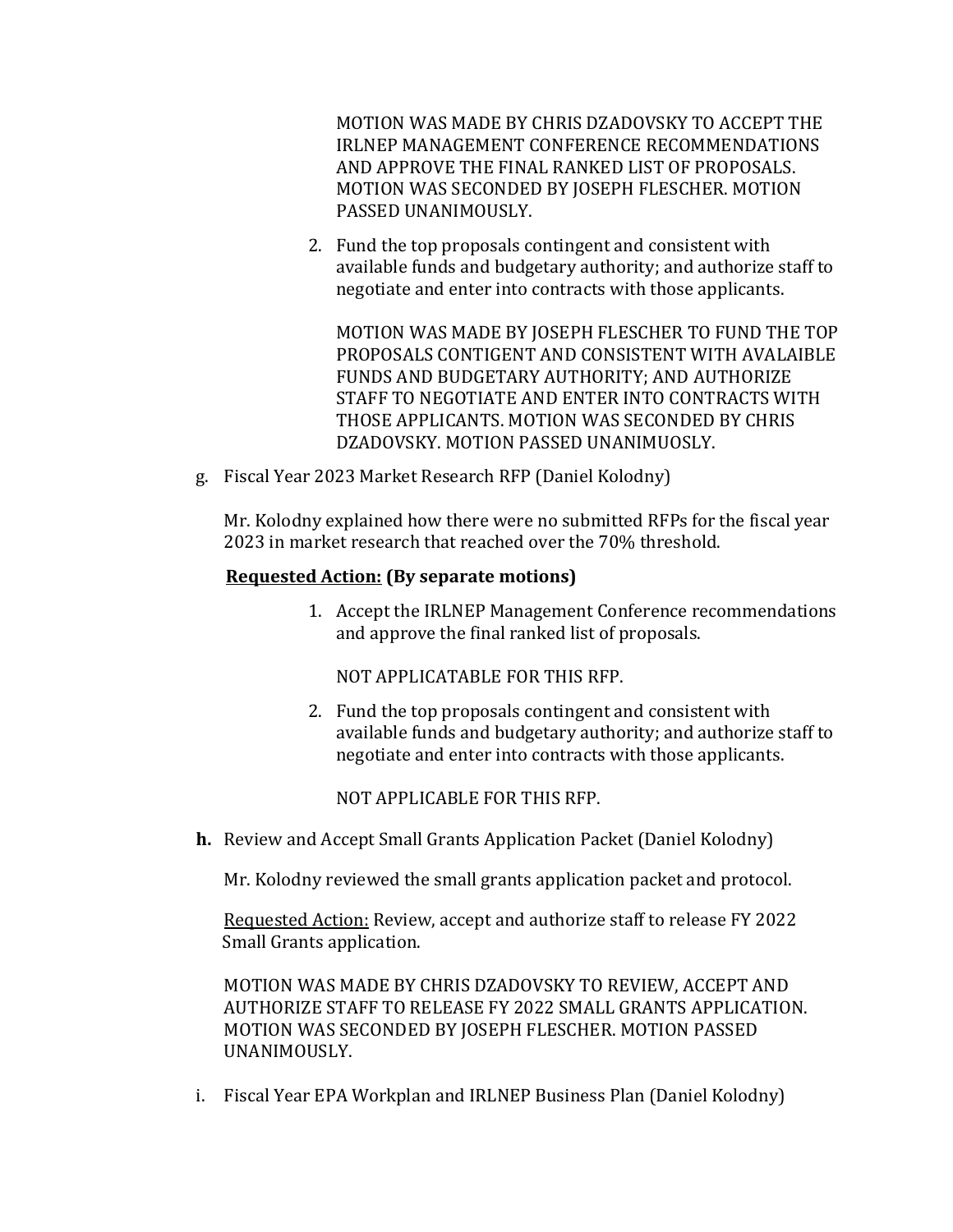Mr. Kolody discussed the EPA Workplan and how the budget and projects from the category four (Science and Innovation) will be included in the workplan. The deadline is June 1<sup>st</sup> and the IRLNEP is looking to assemble this plan with the projects that were awarded. This workplan goes into the IRLNEP Business Plan.

 **Requested Action:** Authorize staff to finalize and submit the FY 2023 EPA Workplan and complete the FY 2023 IRLNEP Business Plan.

MOTION WAS MADE BY JOSEPH FLESCHER TO AUTHORIZE STAFF TO FINALIZE AND SUBMIT THE FY 2023 EPA WORKPLAN AND COMPLETE THE FY 2023 IRLNEP BUSINESS PLAN. MOTION WAS SECONDED BY CHRIS DZADVOSKY. MOTION PASSED UNANIMOUSLY.

j. Enterprise FL, Florida Defense Support Task Force grant to the Economic Development Commission of Florida's Space Coast (Duane De Freese)

Dr. De Freese discussed the Cape Canaveral Space Force Station and Kennedy Space Center still have a joint wastewater collection and treatments system that dates back to the 1950's. 100 miles of sewer mains with 50 miles located within Kennedy Space Center. In conjunction with Linda Weatherman from the EDC, the IRLNEP began discussing the need for WWTP improvements at Kennedy Space Center over a year ago. The EDC submitted a proposal to the Enterprise FL Florida Defense Support Task Force for funding to initiate a feasibility study to explore a new regional wastewater facility. A \$200,000 award was granted to the EDC on January 20, 2022. The IRLNEP would like to get this RFP out for consideration.

**Requested Action**: Authorize staff to assist the EDC Space Coast with the implementation of the grant award to include development, release and review of a competitive RFP and providing administrative and financial oversight to the project as needed.

MOTION WAS MADE BY DOUG BOURNIQUE TO AUTHORIZE STAFF TO ASSIST THE EDC SPACE COAST WITH THE IMPLEMENTATION OF THE GRANT AWARD TO INCLUDE DEVELOPMENT, RELEASE AND REVIEW OF A COMPETITIVE RFP AND PROVIDING ADMINISTRATIVE AND FINANCIAL OVERSIGHT TO THE PROJECT AS NEEDED. MOTION WAS SECONDED BY JOSEPH FLESCHER. MOTION PASSED UNANIMOUSLY.

k. Request to Adjust Limits on IRL Council Credit Card (Daniel Kolodny)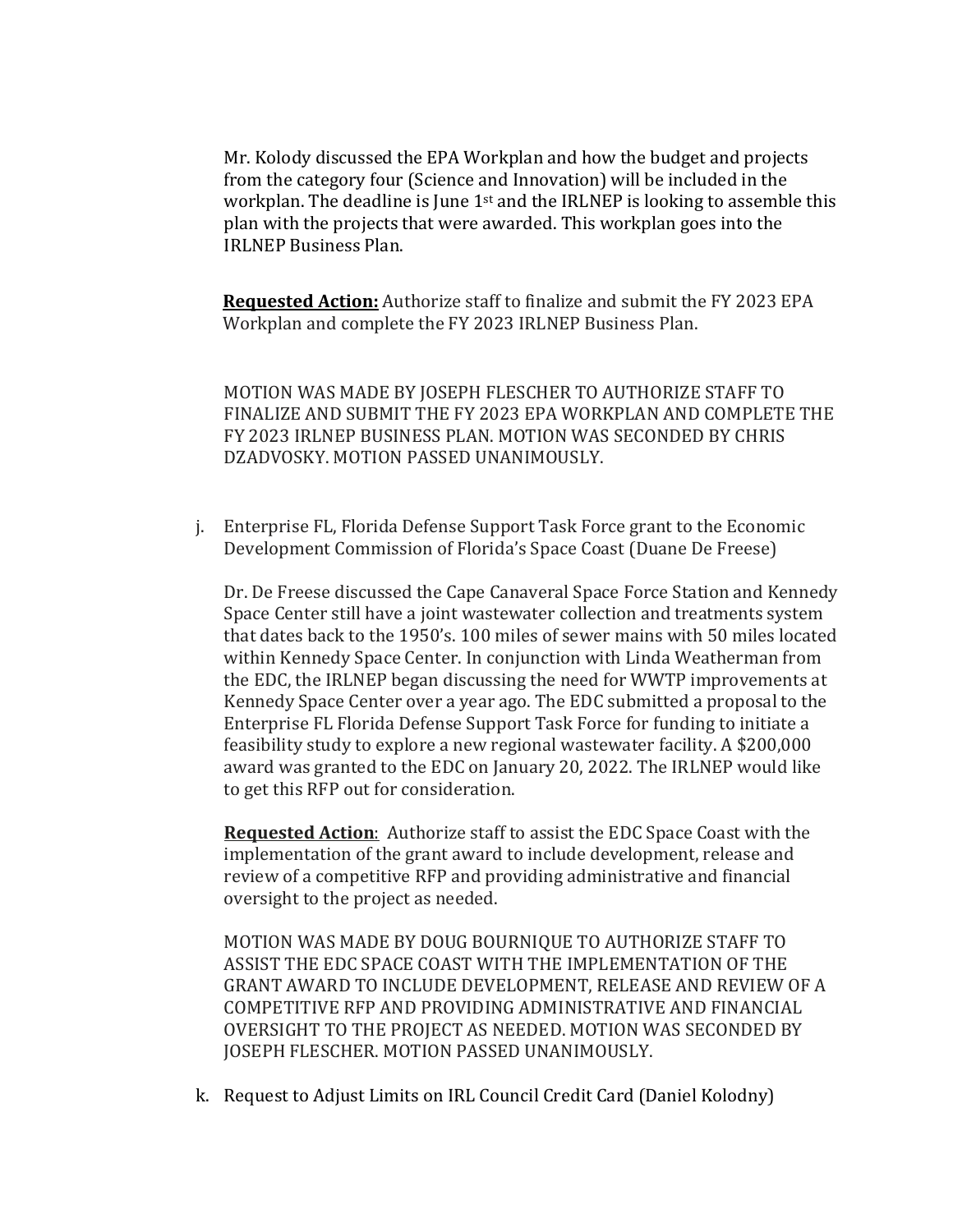Dr. De Freese explained the need to adjust the IRL Council shared corporate card from \$3500 to \$5000 to accommodate staff, especially for travel.

**Requested Action:** Authorize staff to request adjustment of Deputy Director and Chief Operating Officer's single credit card to \$5,000.00.

MOTION WAS MADE BY JOSEPH FLESCHER TO AUTHORIZE STAFF TO REQUEST ADJUSTMENT OF DEPUTY DIRECTOR AND CHIEF OPERATING OFFICER'S SINGLE CREDIT CARD TO \$5,000.00. MOTION WAS SECONDED BY CHRIS DZADOVSKY. MOTION PASSED UNANIMOUSLY.

l. EPA 5-Year Performance Evaluation Update (Duane De Freese)

Dr. De Freese discussed the EPA 5-Year Performance Evaluation for programmatic delivery and financial security. This 5-year review will be happening in May, the week of the next Management Conference, which will include site visits and invites the Board of Directors to join us. In May, they will present their preliminary findings at the Board of Directors meetings.

**Requested Action**: No motion required. For information only.

m. Committee Quorum Update (Duane De Freese)

Dr. De Freese discussed the current issue with obtaining a quorum for the STEM Advisory Committee and the Citizens' Advisory Committee. Discussions with both committees led to them recommending the three unexcused absence rule and the idea of having alternates. The staff will also reach out to consistently absent members to see if they are still interested and available for each committee. Commissioner Joseph Flescher suggested the two-strike rule, instead of three, as committees only meet four times a year. Commissioner Chris Dzadovsky mentioned that the Board of Directors would like to be notified if their appointees are consistently not present at meetings in order to replace a committee member, if needed. Joseph Flescher, Chris Dzadvosky and Jacqui Thurlow-Lippisch all voiced their support for the two-strike rule.

**Requested Action:** Review and discuss potential options and authorize staff to make policy changes as directed.

MOTION WAS MADE BY JOSEPH FLESCHER TO ADOPT THE TWO-STRIKE RULE AND MEMBERS CAN BE REPLACED IF ABSENT TWICE IN A YEAR AND AUTHORIZED STAFF TO MAKE THIS POLICY CHANGE. MOTION WAS SECONDED BY CHRIS DZADOVESKY. MOTION PASSED UNANIMOUSLY.

n. Executive Director Annual Performance Review (Glen Torcivia)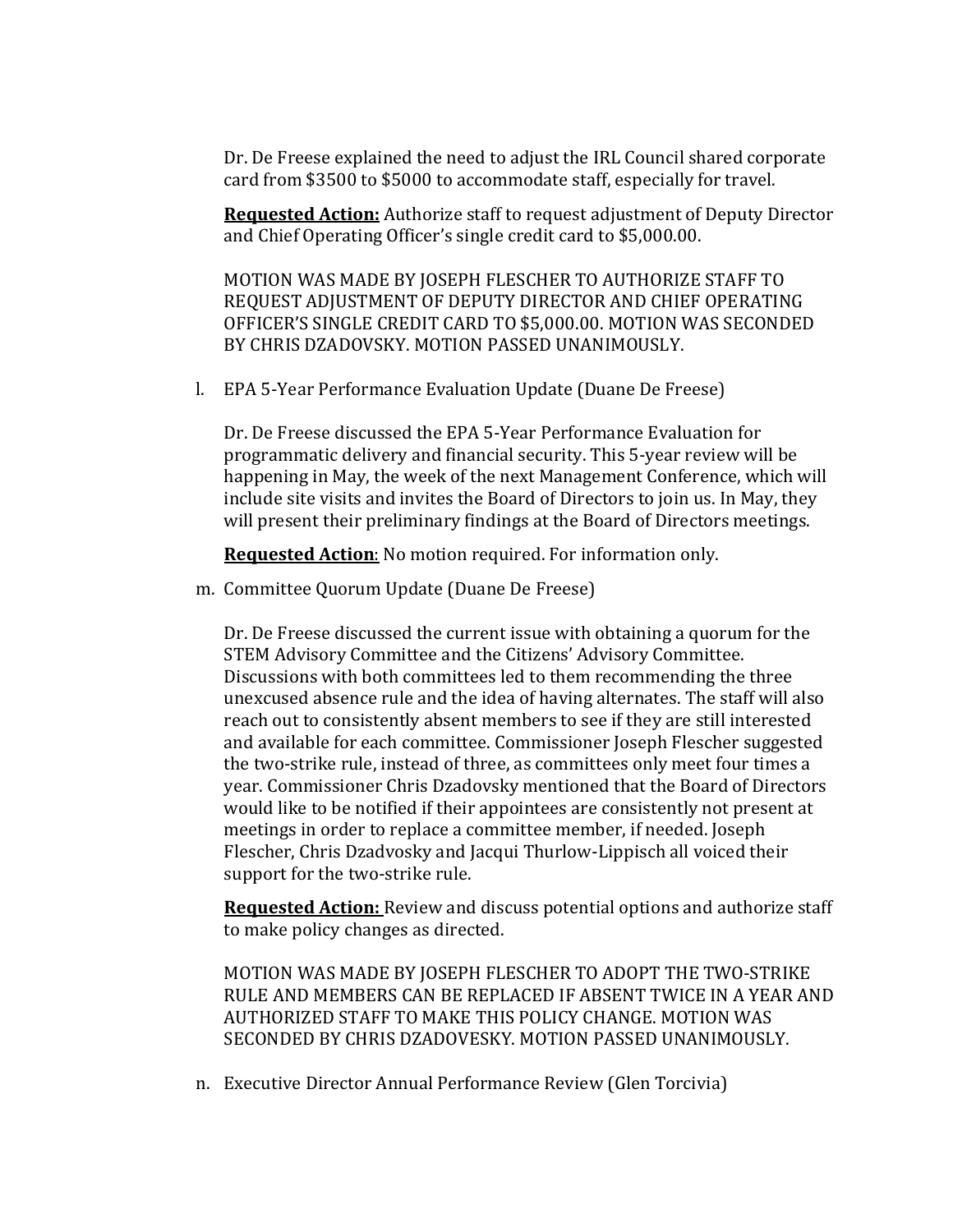Mr. Torcivia explained the process of the Executive Director Annual Performance Review. Mr. Torcovia previously provided the Board of Directors with the spreadsheet evaluating that Dr. De Freese was awarded a score of 3.9 out of 4.0.

 **Requested Action**: Review and accept the Executive Director Annual Performance review.

MOTION WAS MADE BY DOUG BOURNIQUE TO ACCEPT THE EXECUTIVE DIRECTOR ANNUAL PERFORMANCE REVIEW. MOTION WAS SECONDED BY CHRIS DZADOVSKY. MOTION PASSED UNANIMOUSLY.

o. IRL Specialty Plate (Kathy Hill)

Ms. Hill discussed was the IRL Specialty Tag update, which included next steps with the Florida Department of Transportation and buy-back protocol. Doug Bournique would like to see the text a little larger, if possible, but supports this item.

**Requested Action:** Authorize staff to work with Florida Department of Highway Safety and Motor Vehicles to sell down existing stock of IRL specialty license plates and buy-back remainder of plates in order to begin circulation of new plate design.

MOTION WAS MADE BY DOUG BOURNIQUE TO AUTHORIZE STAFF TO WORK WITH FLORIDA DEPARTMENT OF HIGHWAY SAFETY AND MOTOR VEHICLES TO SELL DOWN EXISTING STOCK OF IRL SPECIALTY LICENSE PLATES AND BUY-BACK REMAINDER OF PLATES IN ORDER TO BEGIN CIRCULATION OF NEW PLATE DESIGN. MOTION WAS SECONDED BY JOSEPH FLESCHER. MOTION PASSED UNANIMOUSLY.

#### **Agenda Item 13. IRLNEP Staff Reports**

a. Communications Report (Kathy Hill)

Ms. Hill discussed the 2021 Annual Report in her Communications Report, along with metrics from the Guiding Flow Television IRLNEP sponsored episodes. Ms. Hill reviewed the social media metrics for October, November and December of 2021 and highlighted the top performing posts on Facebook, Instagram and Twitter.

b. IRL Project Update (Daniel Kolodny)

Mr. Kolodny highlighted the projects completed at the end of quarter one of fiscal year 2022, which included Coastal Resources: Pelican Island Phase V Restoration, IRLT: Validation of Inexpensive Impoundment Management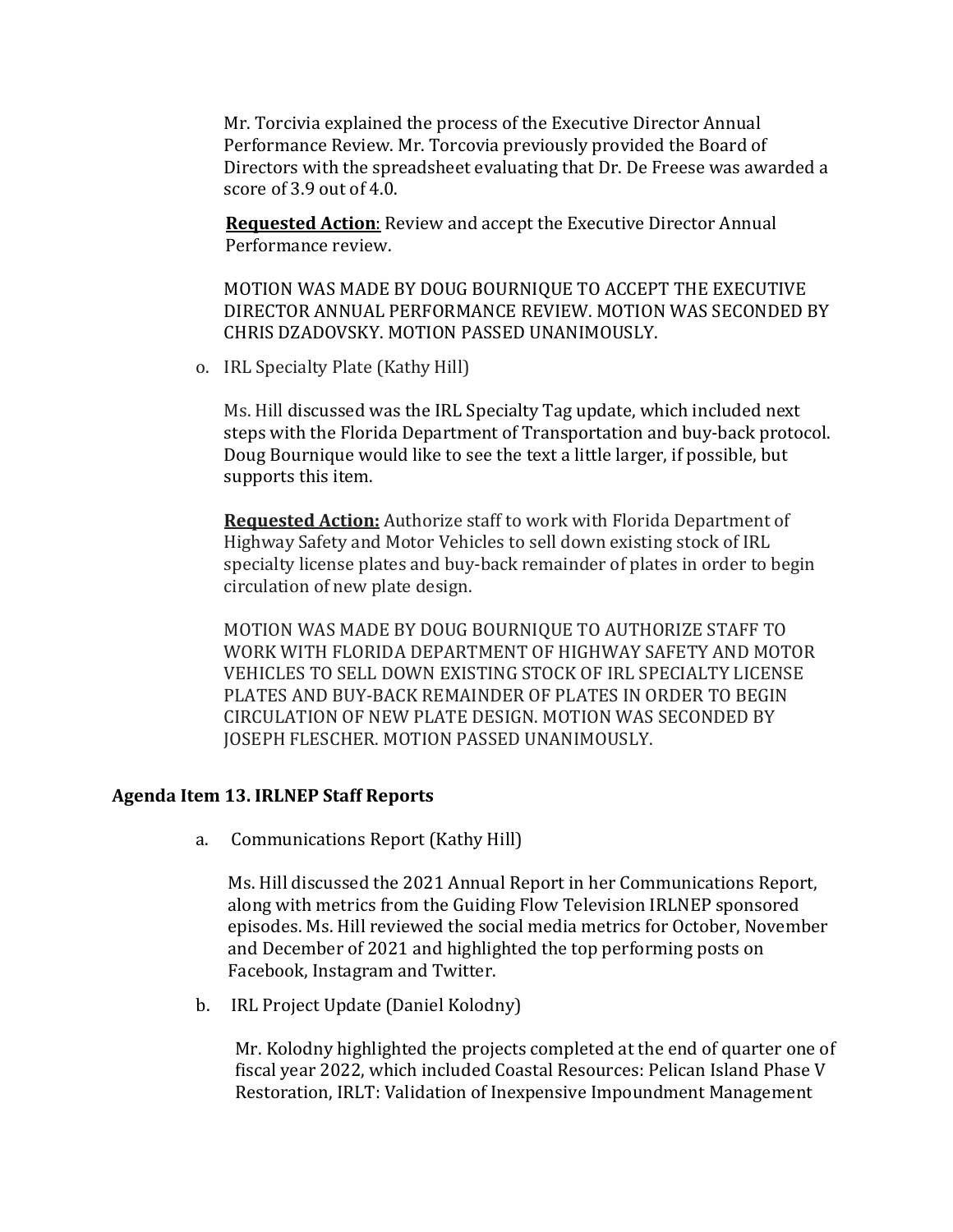Strategies to Increase Their Value as Vital Fish Nurseries Phase I, and FAU: Monitoring Prevalence of Microcyston Toxins Using SPATT.

c. Executive Director Report (Duane De Freese)

Dr. De Freese highlighted the Manatee UME update in his Executive Director Report. He additionally discussed the Florida Legislative Sessions and the attached IRL appropriations. He also mentioned a possible webinar regarding seagrasses with our partners about what seagrass restoration will look like for short and long-term success. Dr. De Freese reviewed upcoming events including the FAU-HBOI IRL Science Symposium, the Bay Area Scientific Symposium, the 8th Biennial Water Institute Symposium and the Marine Technology Tech Surge with FAU-HBOI. Dr. De Freese would like to be scheduled with all respective commissioners and council members to present the 2021 review.

#### **Agenda Item 13. IRL Council Member Reports**

Commissioner Chris Dzadovsky discussed moving forward with funding for water quality projects. He thanked everyone who attended the Taylor Creek Dredge event and they are discussing putting a permanent pump in the creek for continuous dredging. They had to demobilized due to Manatee UME, however, it should be back in April of 2022 and invites the IRLNEP staff and EPA as a site visit.

Commissioner Brower thanked Dr. De Freese for his work over the past year and his continued commitment to the IRL. He additionally discussed a water quality workshop on February 22, 2022 and would like to schedule Dr. Pierce to discuss low-impact development. In Volusia County, they were able to use HARPA money to fund ten new stormwater projects to reduce nutrient loads. City of Oak Hill will break ground for a septic to sewer project which is a collaborate among the City of Oak Hill, Florida Department of Environmental Protection, the Indian River Lagoon Council and St. John's River Water Management District. Volusia County also recently celebrated the shuck and share program.

Commissioner Joseph Flescher thanked Dr. De Freese and the IRLNEP staff for our hard work on finding solutions to the success of the Indian River Lagoon. Indian River County is working on a few projects including the Indian River Lagoon Plan, the Lost Tree Project, Septic to Sewer project, and the Jones Pier project. He thanked the Estuary program for supporting the Jones Pier project. In addition, the five Nitrogen Phosphorus projects is showing great success in removing nutrients from the lagoon.

Mr. Andreaotta addressed the great success of the Septic to Sewer projects adjacent to the Indian River Lagoon. With regards to the EPA Performance Evaluation, Mr. Andreaotta said he and Mr. Aaron Wilkens would like to be present for their visit.